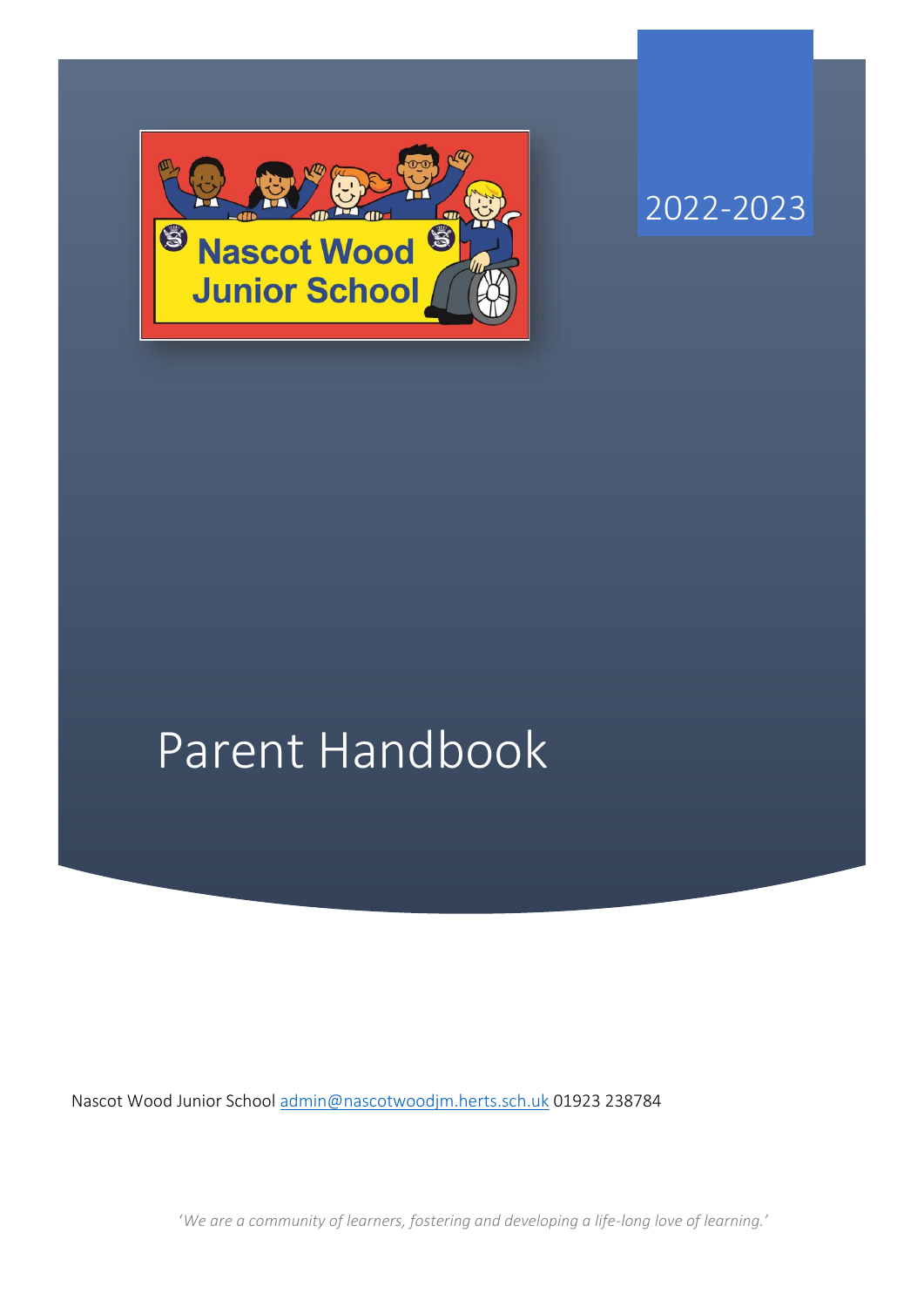## Introduction

I would like to warmly welcome you to Nascot Wood Junior School. I look forward to the next four years, getting to know your children and working in partnership with you to ensure that your children learn and grow.

Nascot Wood Junior School is a highly aspirational, oversubscribed two-form entry junior school that caters for children of all abilities and from a wide variety of backgrounds. It is a happy and successful school where children, staff, parents and governors work together to ensure that all pupils receive a high-quality education and are well prepared for the future.

We are committed to ensuring that every child has the opportunity to fulfil their potential, develop a love of learning, and make a positive contribution, both in a school setting and, later on, as a member of the wider community.

In January 2010, the school was judged by OFSTED as outstanding, and we continue to relentlessly strive for excellence through the development of innovative initiatives and strategies.

The school appeared in the 2019 Sunday Times Top 200 schools list at number 15, and we continue to strive to build on these outstanding results.

We aim to provide the highest quality teaching and learning experience, educational outcomes and a happy environment for your children.

I wish your children a smooth transition and a happy time as pupils at Nascot Wood Junior School.

With best wishes,

## *Christina Singh*

Headteacher

'*We are a community of learners, fostering and developing a life-long love of learning.'*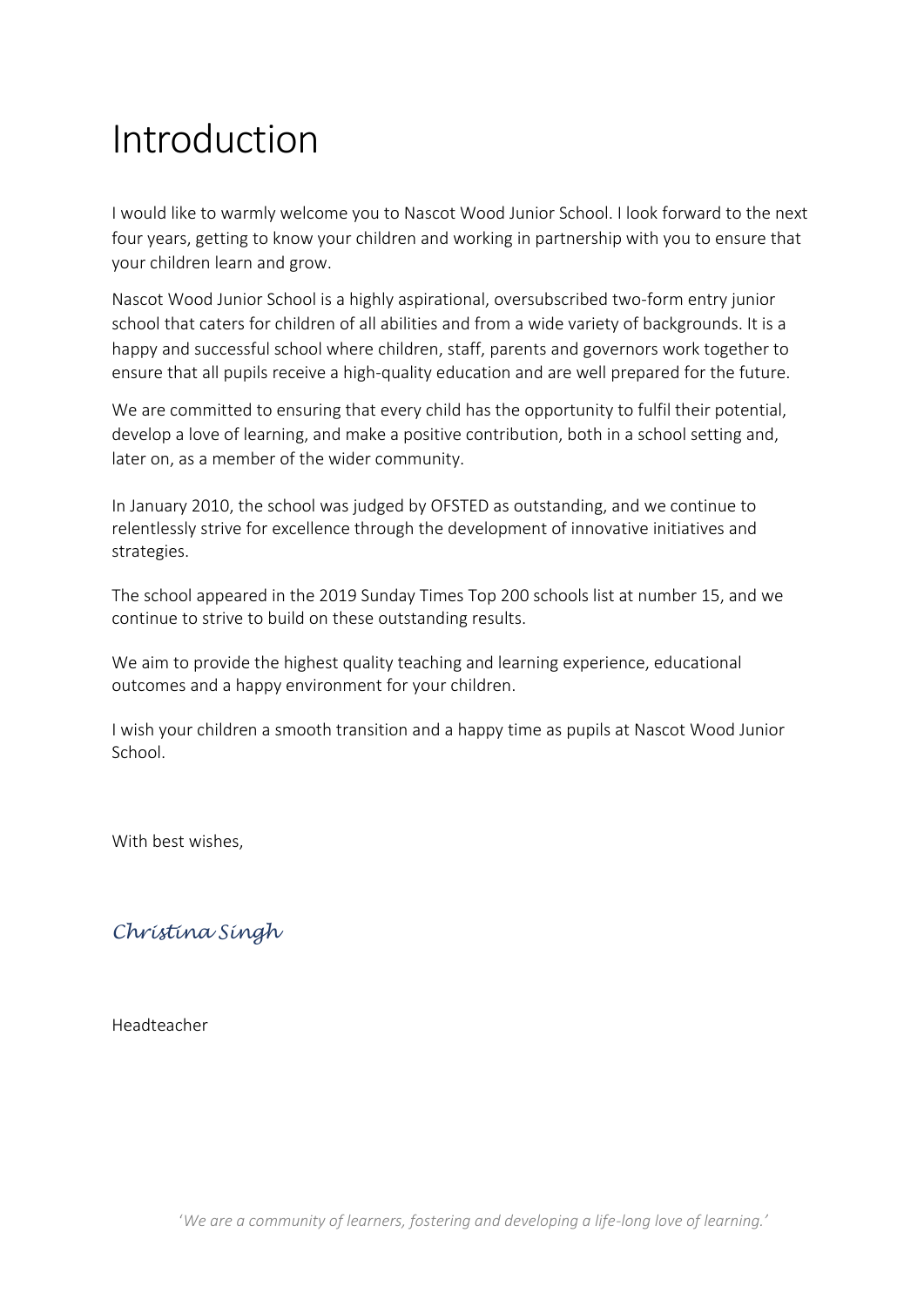## General Information

## *Timings of the school day*

| Gates open             | 8.30am            |
|------------------------|-------------------|
| Gates close            | 8.50am            |
| Morning registration   | 8.55am            |
| <b>Break</b>           | 10.30am -10.45am  |
| Lunch                  | $12$ noon $-1$ pm |
| Afternoon registration | 1.05pm            |
| Gates open             | 3.15pm            |
| Years 3 & 4 dismissed  | 3.20pm            |
| Years 5 & 6 dismissed  | 3.30pm            |

## *Punctuality and Attendance*

The law requires children to attend school regularly and punctually. At Nascot Wood Junior School, we are committed to working in partnership with parents, pupils and the local authority to ensure lateness and absences are kept to a minimum.

*A full copy of the school's Attendance Policy is available on the [school website](https://www.nascotwoodjm.herts.sch.uk/attachments/download.asp?file=3511&type=pdf)*

Any children who arrive after 8.55am must enter through the front doors and report to the school office where their lateness will be recorded.

Please notify the school on 01923 238784, option 1, before 9am if your child will be absent due to illness.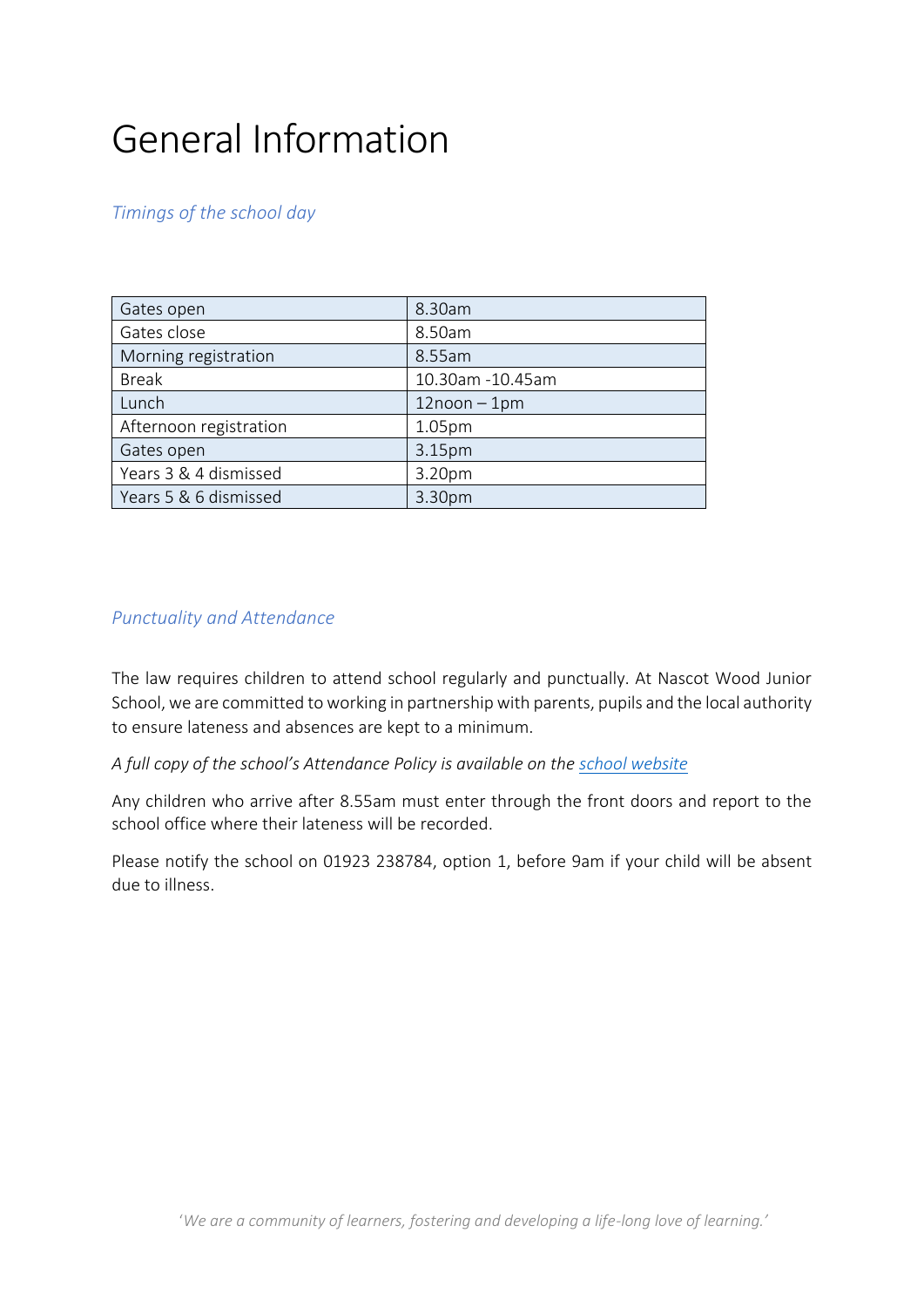#### *Holidays in term time*

It is essential for a child's continued progress that all absence is kept to a minimum. Head teachers are not permitted to grant leave of absence unless in exceptional circumstances. The application must be made in advance and the Headteacher must be satisfied that there are exceptional circumstances which warrant the leave. Where a leave of absence is granted, the Headteacher will determine the number of days a pupil can be away from school. A leave of absence is granted entirely at the Headteacher's discretion.

Leave of absence must be requested *no less than three weeks in advance.*

Homework is not provided for children on holiday, neither are any special arrangements made for them to catch up with missed work.

Leave of absence is not granted during SATs week.

#### *Religious Observance*

If you require your child to be absent from school for a religious observance, please contact the school via email[, admin@nascotwoodjm.herts.sch.uk,](mailto:admin@nascotwoodjm.herts.sch.uk) giving a detailed description of what the religious observance will entail and the name of the festival.

#### *Online payments – School Gateway*

The school's method of payment for trips and events is via School Gateway. The app is free to download onto your phone from your app store.

*As Nascot Wood Nursery and Infant School already use School Gateway, your account will transfer over to the Junior school in September and your login details should remain the same.* 

Please contact the school office in September if you have any questions or difficulties accessing your School Gateway account.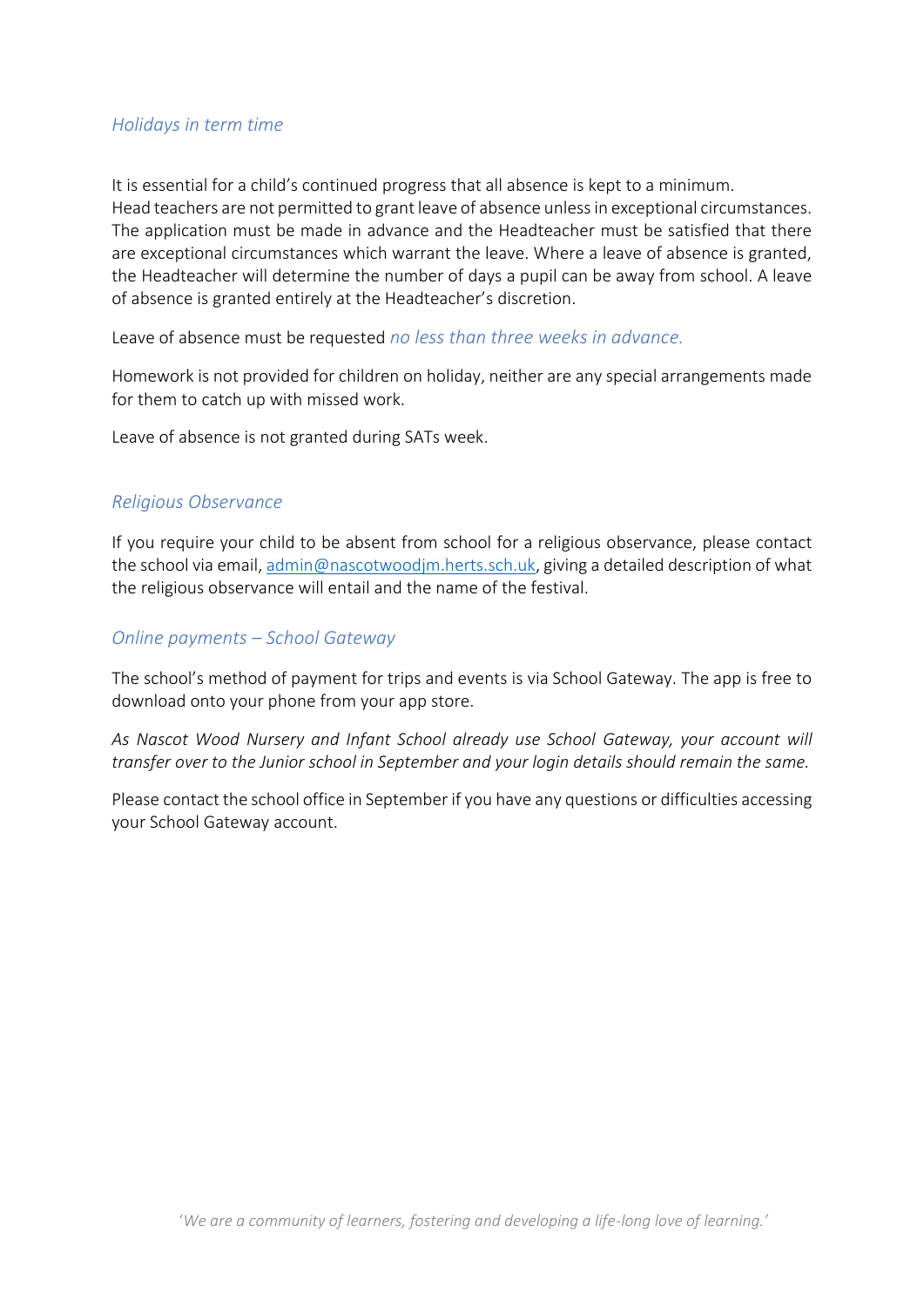#### *School Meals*

School meals are provided by [The Pantry](https://www.thepantrycatering.co.uk/) and all payments are made directly to them.

*As Nascot Wood Nursery and Infant School also use The Pantry, your account and login details will remain the same when your child transfers to us.*

If your child does not wish to have school meals, please provide a healthy packed lunch with no fizzy drinks, sweets/chocolates or any food containing nuts and/or nut products.

#### *Snacks and Drinks*

All children should arrive at school with a fresh, named water bottle (no glass bottles please) containing water only.

A healthy snack can be provided for the morning break, here is a general guide to what should and should not be included:

| Carrot/Cucumber sticks            | Nuts or products containing nuts |
|-----------------------------------|----------------------------------|
| Cherry tomatoes                   | Fizzy drinks                     |
| Fresh fruit (e.g. apples/bananas) | Chocolate bars                   |
| Raisins                           | Sweets                           |
| Plain Oat/Rice cakes              |                                  |
| Yoghurt tubes                     |                                  |
| <b>Breadsticks</b>                |                                  |

#### *School Office*

The school office is open from 8am – 4pm each day. Please don't hesitate to contact Mrs Baxter or Miss Teer via [admin@nascotwoodjm.herts.sch.uk](mailto:admin@nascotwoodjm.herts.sch.uk) or by calling 01923 238784, (option 4) if you have any queries.

#### *Website*

Another essential source of information is our [school website.](https://www.nascotwoodjm.herts.sch.uk/)

#### *Home Learning*

Homework is set each week on Google classroom and will focus on developing skills in Maths and English, including spellings and times tables.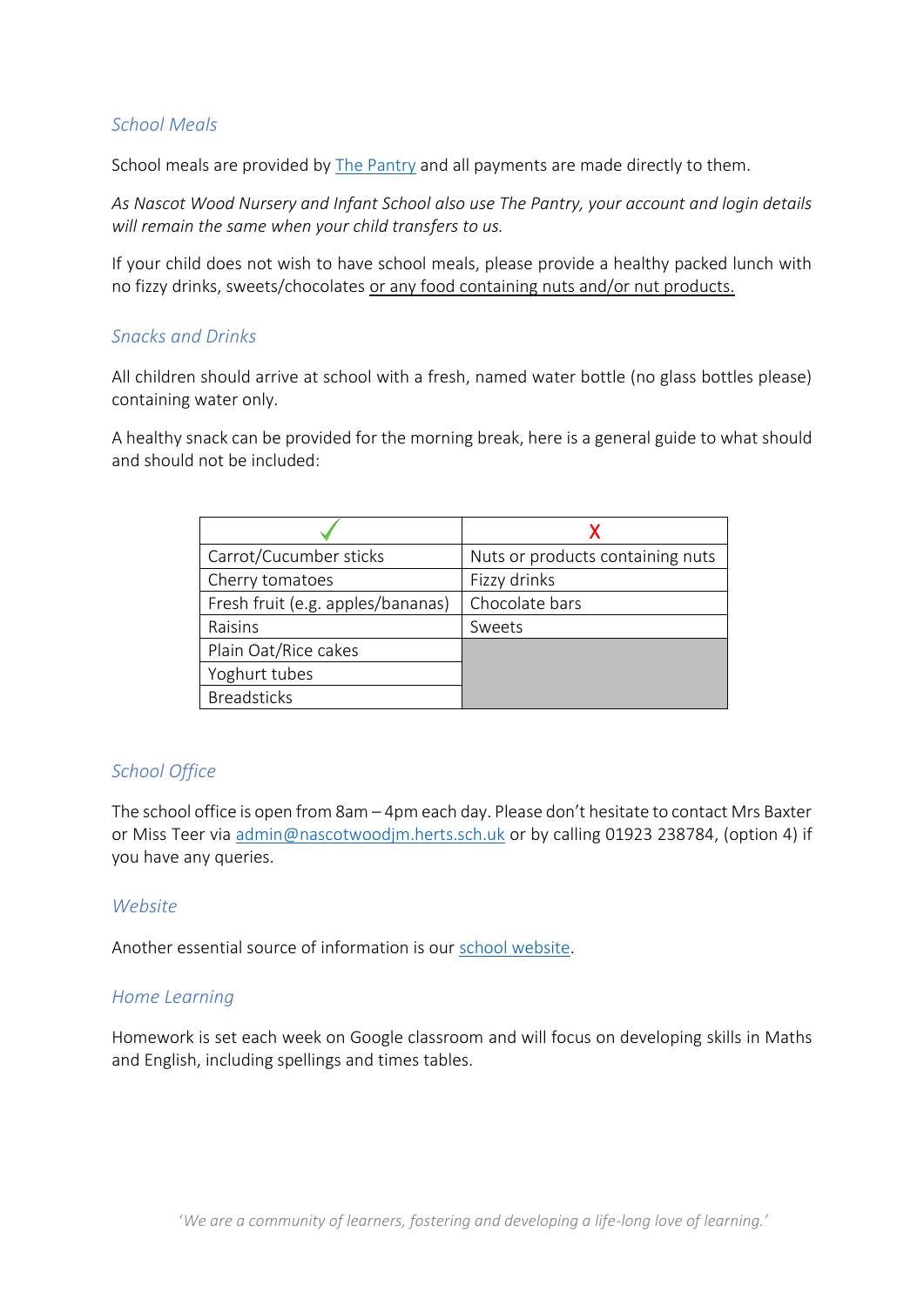## *Informing you about your Child's Progress*

There are many opportunities throughout the school year to find out how your child is progressing; these include:

- Online Parent Consultation Evening Autumn Term
- Written Annual Report Spring term
- Open Afternoon Summer Term

*Staff members are happy to make themselves available to speak with parents both formally and informally. Detailed discussions may require an appointment which can be made via the school office.* 

#### *Home-School Agreement*

Please refer to the Home-school agreement which can be found on the school's [website](https://www.nascotwoodjm.herts.sch.uk/page/?title=New+to+Y3+September+2022&pid=96)

## *Behaviour Policy 2021-2022*

This is available on the school's *[website](https://www.nascotwoodjm.herts.sch.uk/_site/data/files/documents/7831D8B168B57B1FF7EEEE1B3E6A1236.pdf)*

## *Online Safety Acceptable Use Agreement/e-Safety Rules*

- $\blacksquare$  I will only use school IT equipment for activities agreed by school staff.
- I will not use my personal email address or other personal accounts in school when doing school work.
- I will not sign up for any online service on school devices unless this is an agreed part of a school project approved by my teacher and agreed by my parent/carer.
- I will only open email attachments if it has been approved by a member of school staff in school or a parent/carer out of school.
- In school I will only open or delete my files when told by a member of staff.
- I will not tell anyone other than my parents/carers my passwords. I will not use other people's usernames or passwords to pretend to be them online.
- I I will make sure that all online contact I make is responsible, polite and sensible. I will be kind and respectful at all times.
- If I come across anything upsetting, unpleasant or nasty, or anything that makes me feel unsafe, I will tell my teacher or my parent/carer immediately.
- If someone says, asks or posts about me anything upsetting, unpleasant or nasty, or anything that makes me feel unsafe, I will not reply. I will tell my teacher or my parent/carer immediately.
- I will not give out my own or other people's personal information, including: name, phone number, home address, interests, schools or clubs. I will tell my teacher or parent/carer if anyone asks me online for personal information.
- Uploading or sending my image (photographs, videos, live streaming) online puts me at risk. I will always seek permission from my teacher or parent/carer if I wish to do this. I will not take, share or upload any image of anyone else without their permission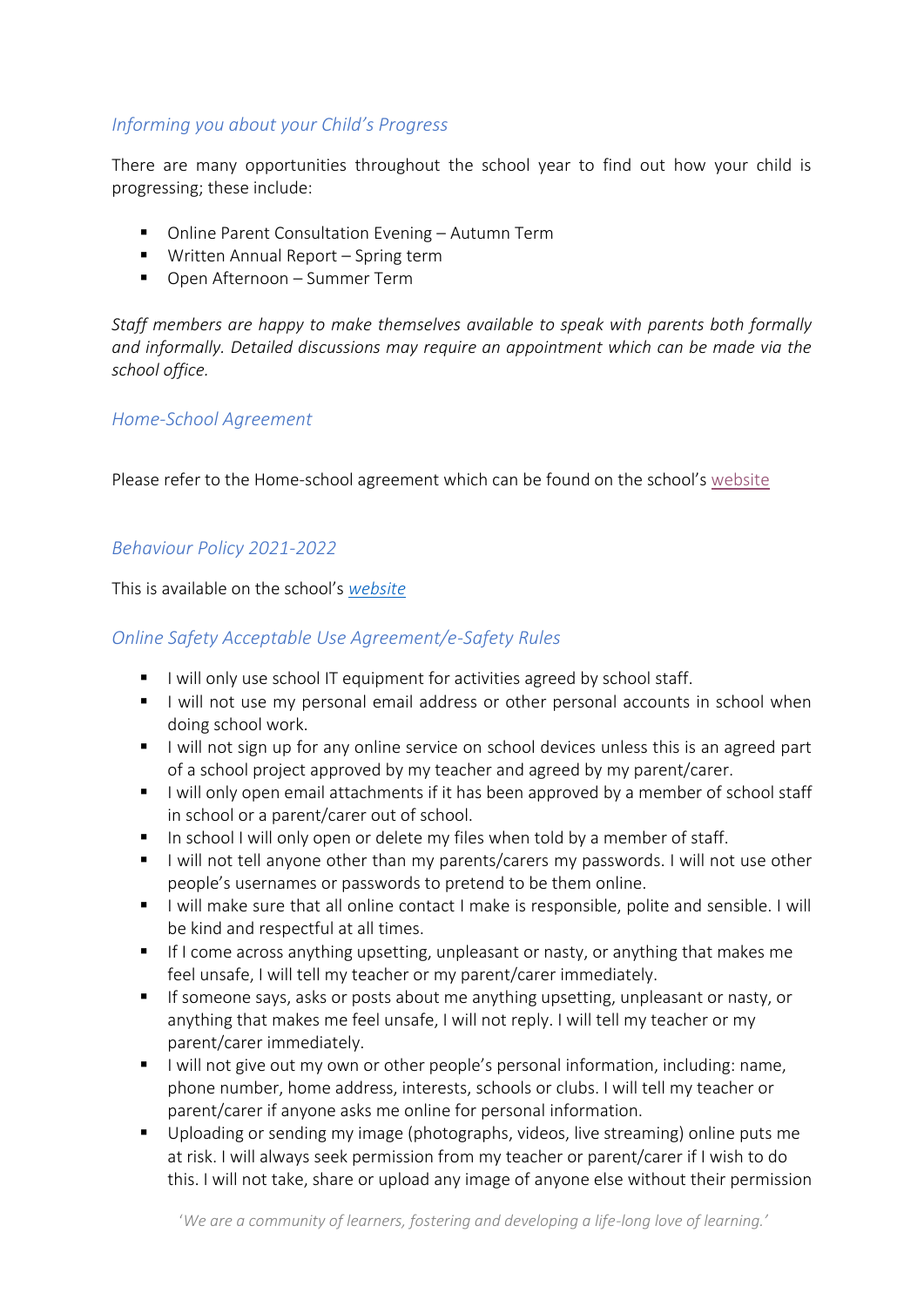and also, if they are a child, without their parent's/carer's permission.

- Even if I have permission, I will not upload any images, videos, sounds or words that could upset, now or in the future, any member of the school community, as this is cyberbullying.
- I understand that some people on the internet are not who they say they are and some people are not safe to be in contact with. I will not arrange to meet someone I only know on the internet. If someone asks to meet me, I will not reply to them and I will tell a teacher or a parent/carer immediately.
- I understand that everything I do or receive online can be traced now and in the future. I know it is important to build a good online reputation.
- I understand that some personal devices are allowed in school and some are not, and I will follow the rules. I will not assume that new devices can be brought into school without getting permission.
- I will not lie about my age in order to access games, apps or social networks that are for older people as this will put me at risk.
- I understand that these rules are designed to keep me safe now and in the future. If I break the rules my teachers will look into it and may need to take action.

#### *Governors*

Governors play an important role in the strategic leadership of the school. Further information on our Governing Body can be found on the *[school website](https://www.nascotwoodjm.herts.sch.uk/page/?title=Governors&pid=9)*

## *School Uniform*

The school uniform supplier is [Beat School Uniforms.](https://beatschooluniforms.co.uk/)

| Winter | Dark grey trousers or skirt                                                                                    |  |  |
|--------|----------------------------------------------------------------------------------------------------------------|--|--|
|        | ■ White school shirt (available from any supermarket - either long or short sleeves)                           |  |  |
|        | Royal Blue school jumper/cardigan which must have the school logo only available                               |  |  |
|        | from Beat School Uniform<br>Grey socks or tights<br>Leather school shoes (black). No ankle boots are permitted |  |  |
|        |                                                                                                                |  |  |
|        |                                                                                                                |  |  |
|        | School tie (clip on or self-tie) available from Beat School Uniforms                                           |  |  |
|        | " Long and shoulder length hair must be tied back with a blue band                                             |  |  |
|        | Optional royal blue school jacket with logo available from Beat School Uniforms or                             |  |  |
|        | Black/navy coat/waterproof (children are expected to go outside in most weather<br>conditions)                 |  |  |
| Summer | "Dark grey shorts, light blue summer dress (available from any supermarket)                                    |  |  |
|        | "White school shirt (available from any supermarket - either long or short sleeves)                            |  |  |
|        | Grey socks or white ankle socks                                                                                |  |  |
|        | Leather school shoes (black).                                                                                  |  |  |
|        | Royal Blue school jumper/cardigan with logo available from Beat School Uniforms                                |  |  |
|        | School tie available from Beat School Uniforms                                                                 |  |  |
|        | " Long and shoulder length hair must be tied back with a blue band                                             |  |  |
| PE Kit | All PE uniform is available from Beat School Uniform                                                           |  |  |

'*We are a community of learners, fostering and developing a life-long love of learning.'*